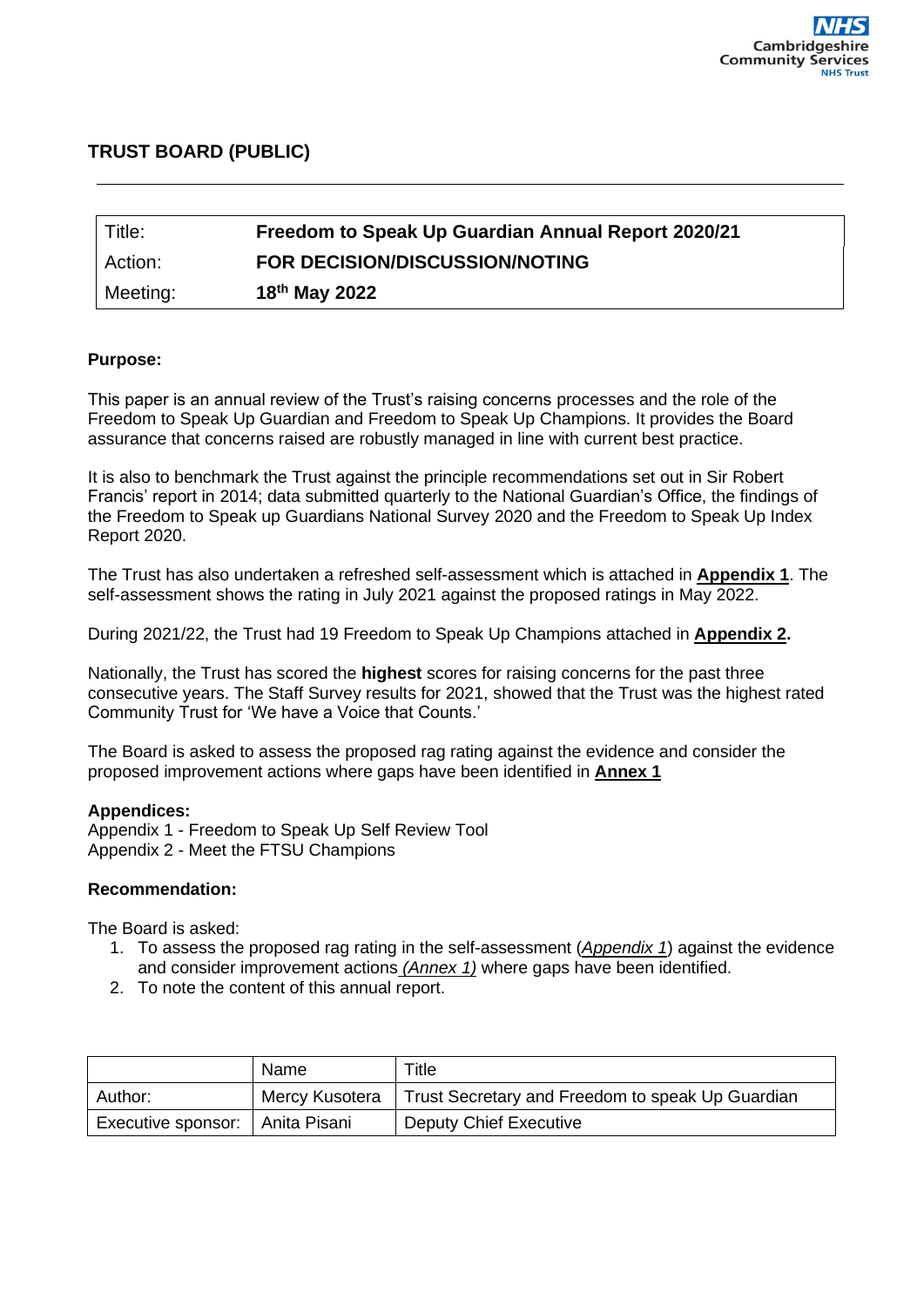## **Trust Objectives**

| <b>Objective</b>              | How the report supports achievement of the Trust<br>objectives:                                                                                                                 |
|-------------------------------|---------------------------------------------------------------------------------------------------------------------------------------------------------------------------------|
| Provide outstanding care      | The report includes an update on raising matters of<br>concern cases which included an element of patient<br>safety/quality of care.                                            |
| Collaborate with others       | The report includes an update on how the FTSU<br>Guardian, and the Trust have engaged with the<br>National Guardian's Office and the local network of<br><b>FTSU Guardians.</b> |
| Be an excellent employer      | The report includes raising concerns in relation to staff<br>morale, wellbeing and welfare.                                                                                     |
| Be a sustainable organisation | The report includes information on whistleblowing on<br>counter fraud cases.                                                                                                    |

## **Trust risk register**

Staff Morale Workforce challenges Care Quality Commission compliance and access to personal protective equipment (PPE).

## **Legal and Regulatory requirements:**

o Public Interest Disclosure Order 1999

## **Equality and Diversity implications:**

| Objective                                                                                                                                        |                        |                              | How the report supports achievement of<br>objectives:                                                                                                                      |                                    |           |                                       |          |                            |
|--------------------------------------------------------------------------------------------------------------------------------------------------|------------------------|------------------------------|----------------------------------------------------------------------------------------------------------------------------------------------------------------------------|------------------------------------|-----------|---------------------------------------|----------|----------------------------|
| To support the development of a Trust wide<br>Anti-Racism Strategy and Organisational<br>Development Plan.                                       |                        |                              | An effective raising concern process is crucial<br>to ensuring that staff are confident about<br>raising concerns; some concerns were<br>shared during our staff networks. |                                    |           |                                       |          |                            |
| To finalise the roll out of reverse mentoring as<br>part of all in house development programmes.                                                 |                        |                              | Not referenced in the report                                                                                                                                               |                                    |           |                                       |          |                            |
| We will measure the impact of our virtual clinical<br>platforms, ensuring that they are fully accessible<br>to the diverse communities we serve. |                        | Not referenced in the report |                                                                                                                                                                            |                                    |           |                                       |          |                            |
| We will ensure that the recruitment of our<br>volunteers are from the diverse communities<br>they serve.                                         |                        |                              | Not referenced in the report                                                                                                                                               |                                    |           |                                       |          |                            |
| Are any of the following protected characteristics impacted by items covered in the paper                                                        |                        |                              |                                                                                                                                                                            |                                    |           |                                       |          |                            |
| Age<br>⊠                                                                                                                                         | <b>Disability</b><br>⊠ | Gender<br>Reassignment<br>⊠  | Marriage and<br>Civil<br>Partnership<br>⊠                                                                                                                                  | Pregnancy<br>and<br>Maternity<br>⊠ | Race<br>⊠ | Religion<br>and<br><b>Belief</b><br>冈 | Sex<br>⊠ | Sexual<br>Orientation<br>図 |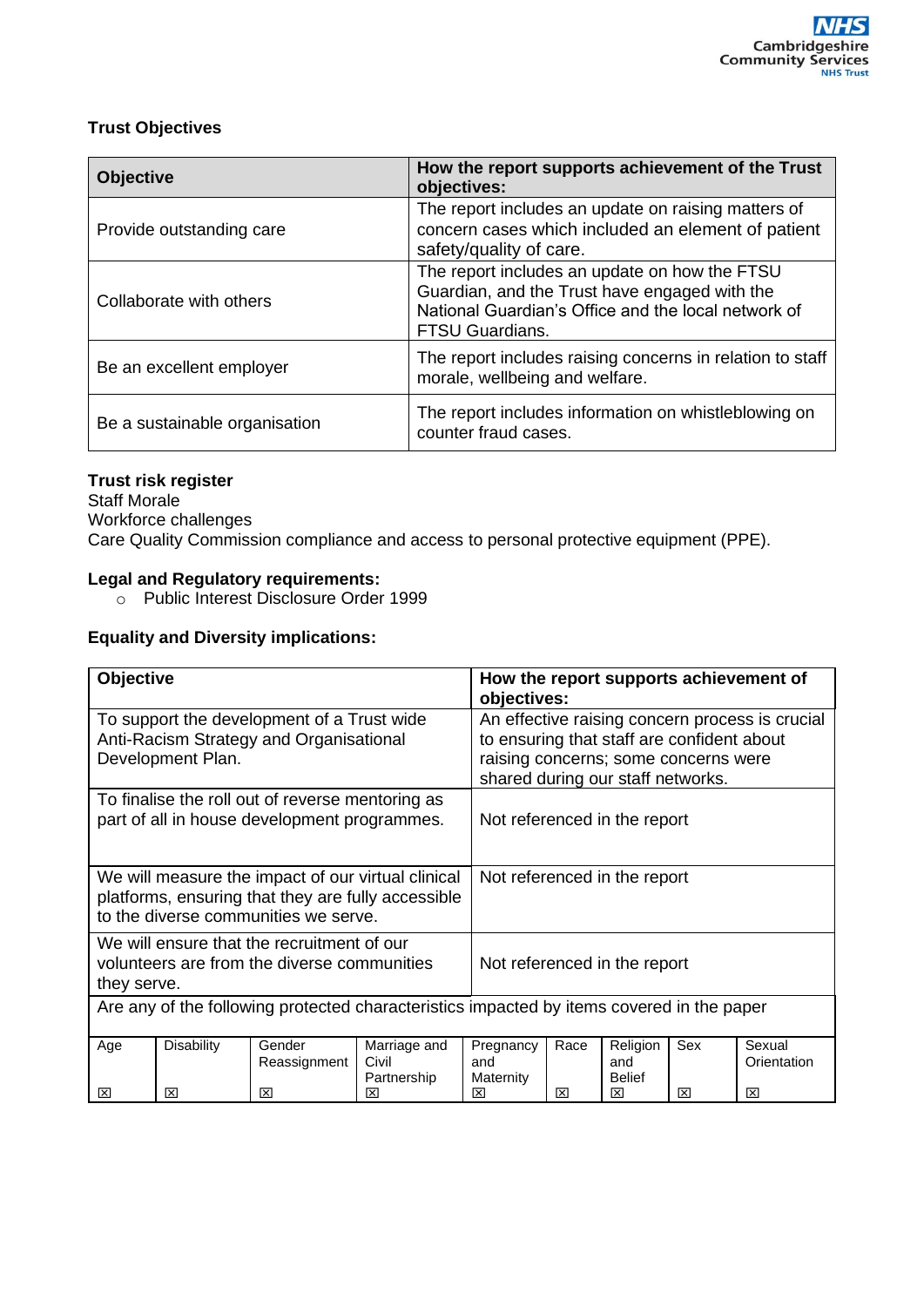## **1. Executive Summary**

- 1.1 The purpose of this report is to provide the Board with an overview of the Freedom to Speak Up (FTSU) activity during 2021/22 and plans for 2022/23.
- 1.2 The purpose of creating a speaking up culture is to keep our patients safe, improve the working environment of staff and to promote learning and improvement. The staff survey results 2021 and previous years confirm that the Trust has a safe culture; we will keep on building on that positive culture.
- 1.3 The global Covid-19 pandemic enabled us to introduce more speaking up channels as we maximised the use of the virtual platform to talk directly with staff on a regular basis. Staff continued to raise concerns during the pandemic through our more formal FTSU routes; however, speaking up arrangements were also adapted in response to the pandemic. Lots of concerns/questions were able to be raised directly with Executive team members during live question and answer sessions with staff or via a dedicated Incident Management Team (IMT) email address that the Trust had set up to support its Incident Control Centre. In addition, Service Directors have regular sitrep meetings with their direct reports where issues/concerns are also discussed and addressed directly.
- 1.4 These concerns/queries were then discussed in IMT meetings as appropriate or addressed directly during the live sessions. Feedback was regularly shared across the whole Trust via our frequently asked questions document. Staff were also openly encouraged to raise concerns about anything through the freedom to speak function.
- 1.5 Executive team members have also attended service operational management teams; team meetings; daily sitrep calls within services; huddles and general staff conversations as and when required so that any concerns/issues raised could be directly discussed and resolved directly and quickly. One to one conversations were also arranged with individual executive team members as required especially when we were undertaking covid risk assessments and working on the mandation of the covid vaccine.
- 1.6 The Trust also has three staff networks namely: Cultural Diversity network launched in July 2020, Long Term Conditions and Disability network launched in April 2021 and the LGBTQIA+ network launched in July 2021. These networks provide additional opportunities for staff to share stories and to raise and discuss any concerns. During staff network meetings, some staff directly raise their concerns, and these are then openly addressed during the meeting or followed up outside as appropriate. These networks continue to provide a safe space for our staff to share their stories and/or raise any concerns that they may have.
- 1.7 In January 2021 the Trust took on the Lead Provider role for Large Scale Vaccination services across Cambridgeshire & Peterborough and Norfolk & Waveney. This led to the Trust increasing its workforce by around 2000 and also enables our centres to be supported by around 4000 volunteers. We made specific efforts to ensure that our FTSU systems and processes were promoted to this new workforce and ensured that FTSU was one of the key areas covered during their staff induction. This enabled mass vaccination staff to speak up about any concerns they had and is evidence by some large scale vaccination raising concerns. Key themes included:
	- Working patterns including shift arrangements
	- Communication
	- Volunteer arrangements
- 1.8 During 2021/22, the Trust FTSU Guardian (FTSUG) continued to use various channels to communicate the role of the FTSU function and the importance of raising concerns; these included: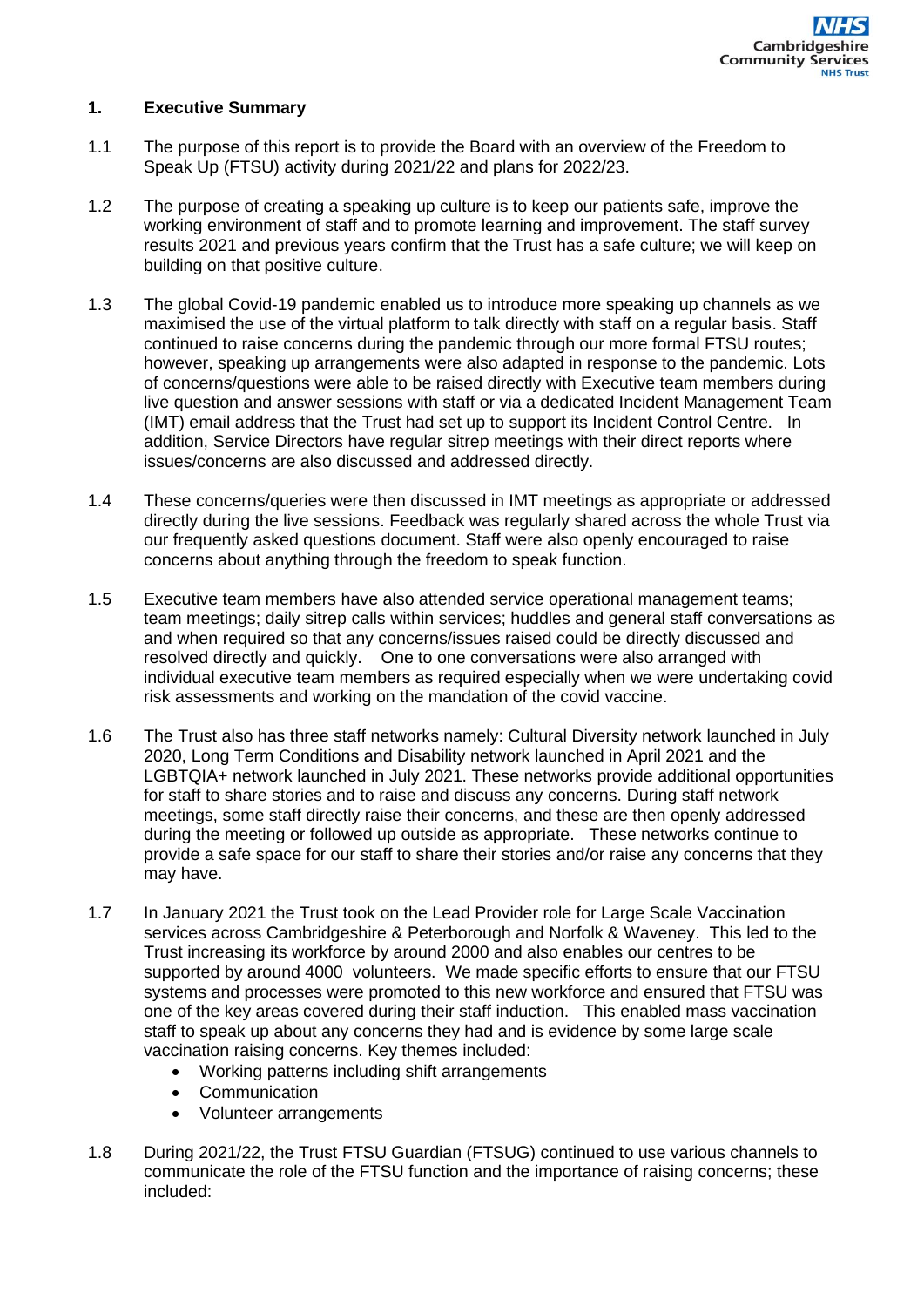- Raising Concerns intranet page
- Speak Up Month in October 2021
- Promoting the Freedom to Speak Up Champions and recruiting new champions
- Attendance at Joint Consultative Negotiating Partnership (JCNP) meetings
- Freedom to speak up posters
- Regular updates on FTSU via Comms Cascade
- Trust staff networks.
- 1.9 The FTSUG continues to be an active contributor to the work from the National Guardian Office (NGO). Part of this work is to submit and support requirements from the NGO. These include quarterly submissions, census information and other surveys.
- 1.10 The Board is asked to note the content of this annual report and to take account of the guidance issued for Boards by NHS England and NHS Improvement.

## **2. Freedom to Speak Up Accountability Arrangements**

- 2.1 The Trust is committed to providing outstanding care to service users and to being an excellent employer. We focus on providing an environment where our staff are able to achieve the highest standards of conduct, openness, and accountability. The Chief Executive is accountable for ensuring that FTSU arrangements meet the needs of the staff across the Trust. The Deputy Chief Executive is the Executive Lead for FTSU and she provides leadership and oversees the supportive arrangements for speaking up within the Trust. The FTSU independent Non-Executive Director (NED) acts as an independent advisor and is available to the FTSU Guardian and the Deputy Chief Executive to seek second opinions and support as required.
- 2.2 The FTSU Guardian has direct access to the Chief Executive and Lead Executive for FTSU; she seeks support from the Executive Lead when required. There are no concerns about the support that has been provided to the Guardian during the reporting period.

#### **3. Freedom to Speak Up Champions**

- 3.1 The Trust created the FTSU Champion role in 2018 to work with the Freedom to Speak Up Guardian. FTSU Champions play a key role in supporting staff to raise concerns at the earliest opportunity and ensure that staff who raise concerns are treated fairly.
- 3.2 During 2021/22 the Trust had **19** FTSU champions across the various services; all were appointed through an open invitation for expressions of interest from staff. All staff who expressed an interest in becoming champions were appointed and all received training delivered by the Trust Secretary and FTSU Guardian and Deputy Director of Workforce.

## **4. Freedom to Speak Up Reporting**

- 4.1 FTSU Guardian reports to the Trust Board on a six-monthly basis through the Chief Executives report. These reports update the Board on Freedom to Speak Up activities. Quarterly data returns are made to the National Guardian Office and the information from all trusts making submissions is published on the National Guardian's website: <https://www.nationalguardian.org.uk/>
- 4.2 The data to be reported includes the following:
	- Total number of cases reported
	- Number of concerns:
		- raised anonymously
		- with an element of patient safety/quality of care
		- with an element of worker safety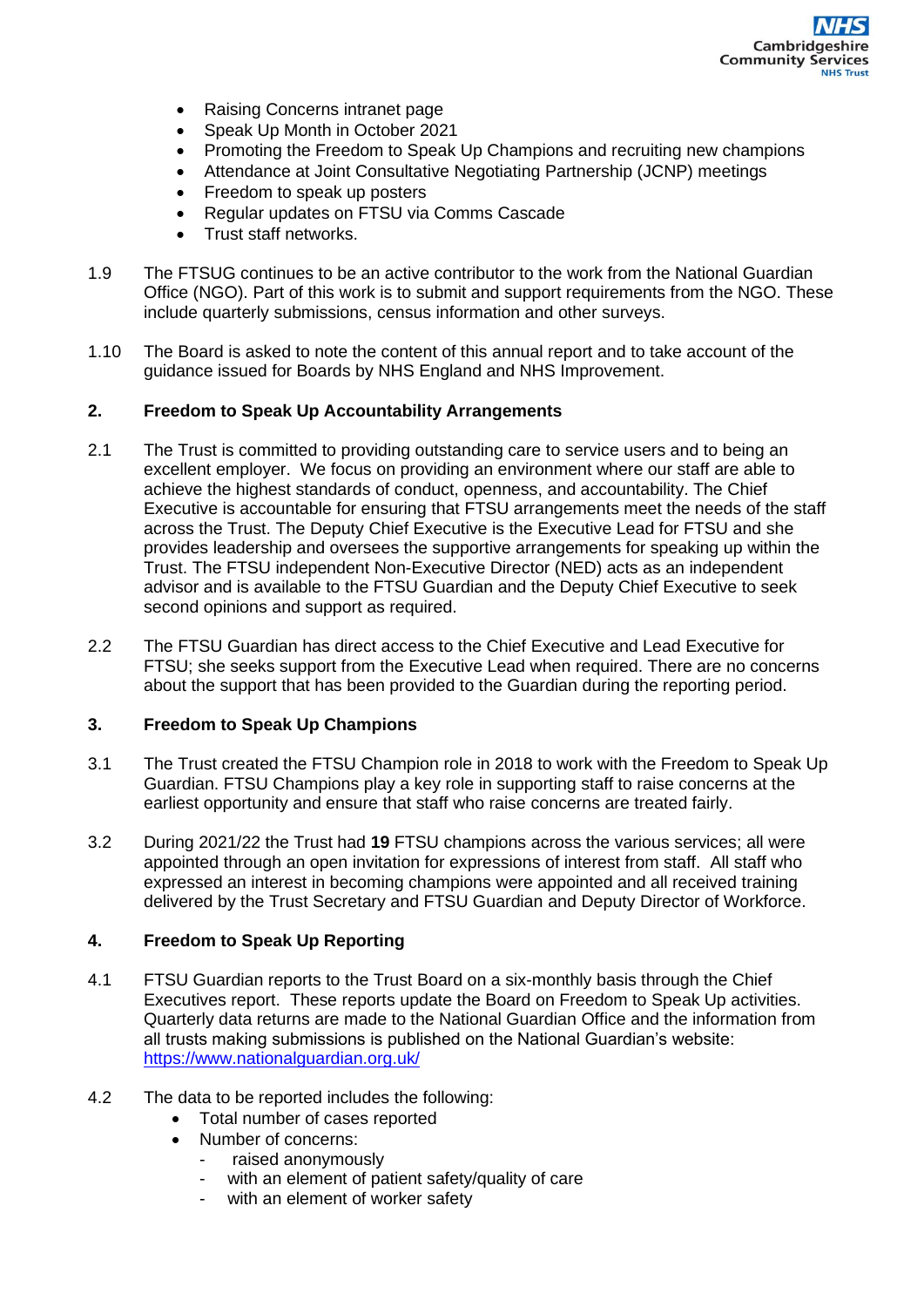- elements of behaviour including bullying and harassment
- Number of incidents where disadvantageous and or demeaning treatment (often referred to as detriment) is identified as a result of speaking up.

## **5. Update of Raising Concerns Programme in 2021/22**

- 5.1 The Trust implemented the 'standard integrated policy' which had been adopted in line with recommendations of the review by Sir Robert Francis into whistleblowing in the NHS. The Trust's Whistleblowing/Speaking Up Policy was updated in December 2019 to include a Raising Concerns Standard Operating Procedure which would be followed for any raised concerns that involve members of staff. The revised policy was approved by the Board in July 2020.
- 5.2 Internal Audit undertook a review of our speaking up processes for 2020/21 to enable the Trust to take assurance over the arrangements in place for raising concerns through the 'Speaking Up' route and whether the processes to do so had been communicated to staff for raising concerns internally. The review confirmed that controls to manage FTSU were generally well designed and complied with. The Trust had in place guidance for raising concerns and these were communicated to staff across the Trust. This audit received reasonable assurance. All the recommendations from FTSU internal audit carried out in 2020/21 have been implemented.

## **6. Freedom to Speak Up Concerns for 2021/22**

- 6.1 In Line with best practice recommendations from the Trust Board, a FTSU the Executive Lead (Anita Pisani), Non-Executive Lead (Geoff Lambert) for FTSU and the Trust FTSU Guardian held a meeting on 9<sup>th</sup> May 2022 to discuss themes and any learning from FTSU concerns raised during  $2021/22$ . A FTSU learning event is also scheduled for  $28<sup>th</sup>$  June 2022 with our FTSU champions. The main goal of the session was to provide oversight that the Trust's systems and processes for speaking up were working effectively and to share learning.
- 6.2 During this reporting period, 2021/22, 25 concerns were reported using our Freedom to Speak Up processes which is the same as the previous year. No staff reported experiencing a detriment as a result of speaking up. However, it should be noted that the number of concerns raised directly via other routes (IMT, staff networks and service question and answer sessions) is substantially higher than the 25 cases which were formally raised via 'normal' speaking up channel. The Trust Board can be assured that our staff have many routes to raise/discuss their concerns and we have lots of evidence in place that they do.
- 6.3 The tables below provide a summary of the number of cases raised from April 2021 to March 2022.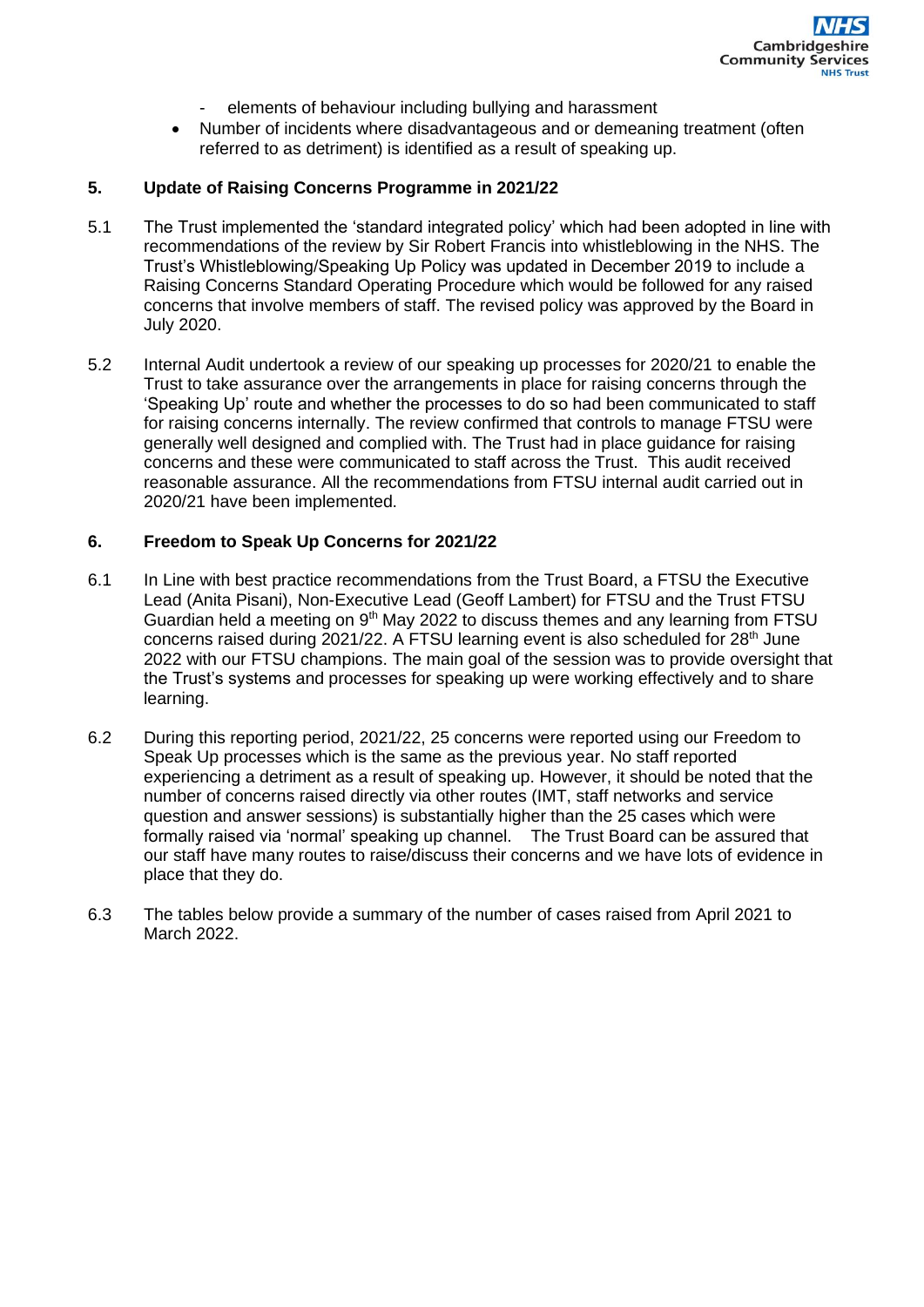

## **FTSU Concerns raised during April 2021 – March 2022**

- 6.4 Reviews for each concern are independent, fair, and objective. Recommendations are reasonable and designed to promote staff and patient safety and learning. All the concerns raised during 2021/22 were reviewed and closed.
- 6.5 The Statistical Process Control (SPC) chart below compares the number of concerns raised monthly from April 2019 to March 2022. The numbers in the lower series are quite low apart from August 2019 which had 14 concerns recorded. The mean, when re-calculated after August 2019 spike shows that the process was very stable, with only one orange point (April 2020) above the process limit.



**FTSU Statistical Process Control Chart: April 2019 – March 2022**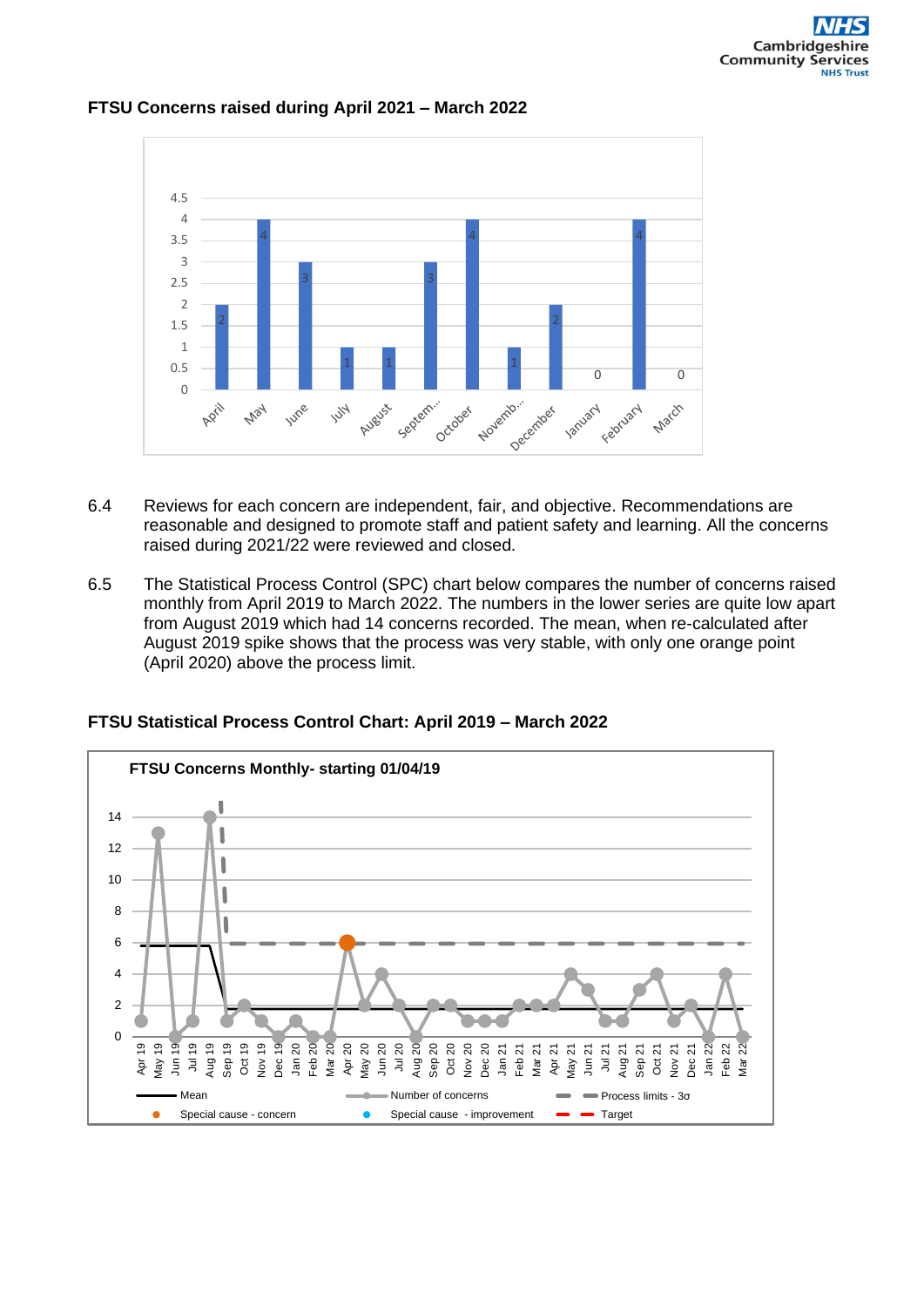## **7. Themes of concerns**

7.1 The chart below summarises the key themes for concerns raised from April 2021 to March 2022. The most prevalent themes related to attitude and behaviours and staff morale. Concerns relating to attitude and behaviours tend to originate from poor communication between staff and line manager or person in seniority.



- 7.2 Overall, the pandemic has had an impact on staff morale, for example, in December 2021 staff were redeployed into Large Scale Vaccination sites. This meant some teams had reduced capacity. Most services continue to experience the impact of the longevity of the pandemic on the health and wellbeing and morale of staff. These issues continue to be reviewed and discussed as part of the Trust weekly incident management and executive team meetings.
- 7.3 In 2022/23, we will continue to promote and improve visibility of our FTSU Champions Trust wide. We will continue to work in collaboration with our Service Directors, staff networks and Cultural Ambassadors to ensure all staff feel confident and safe to speak up. We will also explore how networks, for example could help staff to raise concerns early. We are also continuing with our executive team question and answer virtual sessions across all of our services – clinical and non-clinical.

## **8. Benchmarking**

- 8.1 In 2021, the National Guardian Office also conducted a FTSUG survey to provide guardians insight into the implementation of the FTSUG role and this could be improved. The report was published on 21<sup>st</sup> March 2022.
- 8.2 The following table includes some of the key headlines from the survey and how the Trust compares to identified areas in the survey:

| Theme       | National data                      | <b>CCS</b>                     |
|-------------|------------------------------------|--------------------------------|
| Guardian    | 77% of respondents said they       | <b>Trust FTSUG appointment</b> |
| appointment | were appointed to their role       | was through fair and open      |
|             | through fair and open competition. | competition.                   |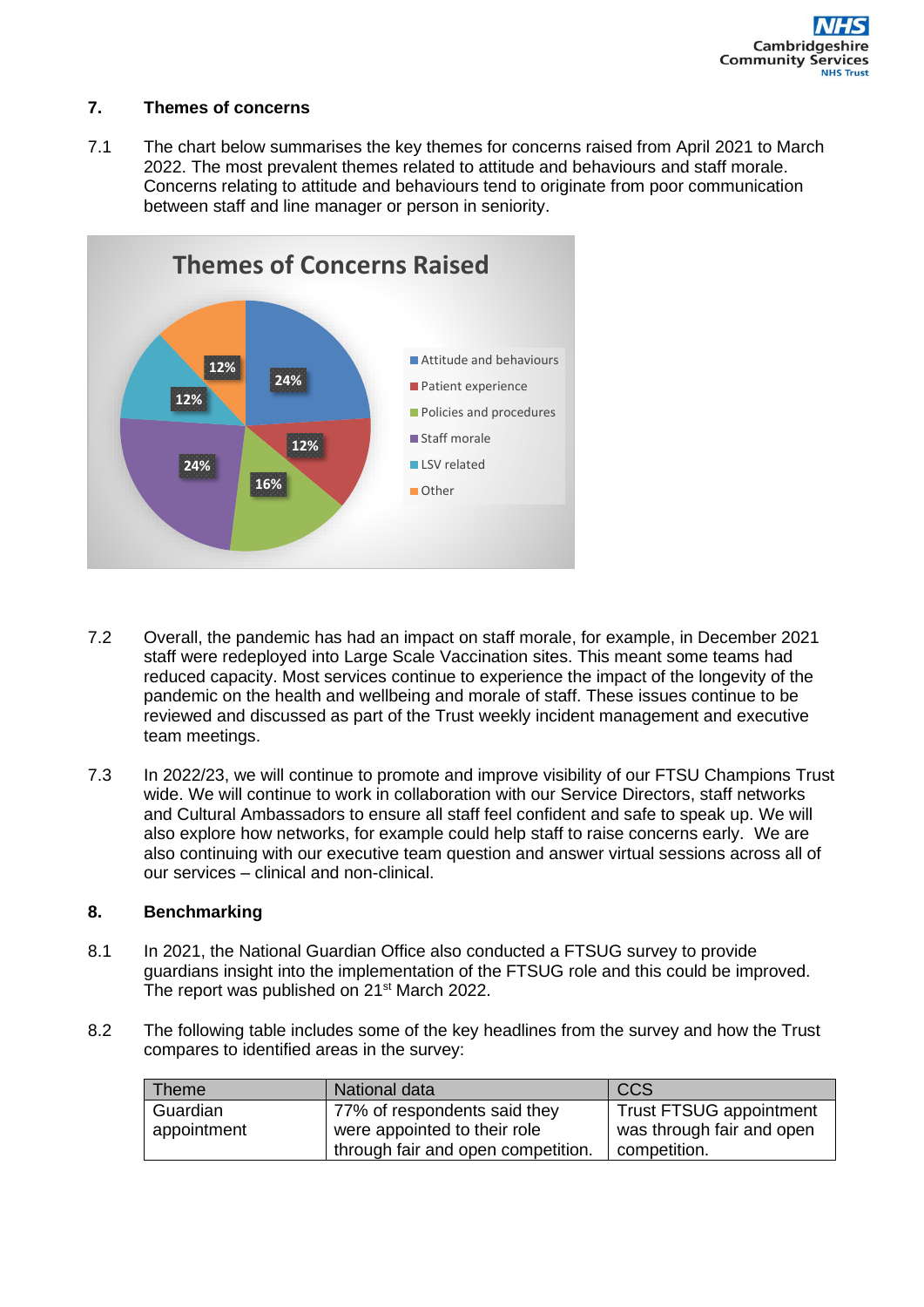| Demographics of<br>FTSU guardians                                    | 15.2% of the respondents were<br>from an ethnic minority<br>background, up from 9.1% in 2020.                                                                                                                                                                             | Trust FTSUG is from an<br>ethnic minority group.                                                                                                                                                                                                                                                                                                                                              |  |
|----------------------------------------------------------------------|---------------------------------------------------------------------------------------------------------------------------------------------------------------------------------------------------------------------------------------------------------------------------|-----------------------------------------------------------------------------------------------------------------------------------------------------------------------------------------------------------------------------------------------------------------------------------------------------------------------------------------------------------------------------------------------|--|
| Ring-fenced time                                                     | Two-thirds of the respondents had<br>ring-fenced time to carry out their<br>role.                                                                                                                                                                                         | Trust FTSUG has ring-<br>fenced time to carry out the<br>guardian role.<br>Fundamental part of the job<br>role.                                                                                                                                                                                                                                                                               |  |
| Speaking up culture                                                  | 74.3% of the respondents thought<br>that the speaking up culture in the<br>organisation(s) they support had<br>improved over the last year. 62.8%<br>of the respondents said their<br>organisation had a positive culture<br>of speaking up, down 5%<br>compared to 2020. | Nationally, the Trust has<br>scored the highest scores<br>for raising concerns for the<br>past three consecutive<br>years. The Staff Survey<br>results for 2021, showed<br>that the Trust was the<br>highest rated Community<br>Trust for 'We have a Voice<br>that Counts.'                                                                                                                   |  |
| Engagement of<br>Board members (or<br>equivalent) in FTSU<br>matters | 68.4% of respondents rated this<br>good or excellent.                                                                                                                                                                                                                     | The FTSUG has direct<br>access and support from<br>the chief executive, deputy<br>chief executive and the<br>non-executive director<br>responsible for speaking<br>up. She is also able to link<br>directly with all other Board<br>members as needed.                                                                                                                                        |  |
| Value and support for<br>FTSU guardians                              | There was a 3.3% increase from<br>2020 to 2021 respondents<br>agreeing that they felt valued by<br>managers.                                                                                                                                                              | The FTSUG receives<br>support from Trust<br>leadership and is invited to<br>attend service team<br>meetings regularly.                                                                                                                                                                                                                                                                        |  |
| Speaking up training<br>for workers                                  | 79.5% of respondents said<br>speaking up training was available<br>for workers at the organisation(s)<br>they supported.                                                                                                                                                  | FTSU is part of the Trust<br>induction. The Trust has<br>also launched the FTSU e-<br>learning package produced<br>by the NGO for all staff.<br>This training has now been<br>added to all employee's<br>mandatory training<br>competency matrix.                                                                                                                                             |  |
| Barriers to speaking<br>up                                           | 75.3% of the respondents said<br>action was being taken to tackle<br>barriers to speak up. However, one<br>in ten (11.3%) respondents said<br>action had not been taken.                                                                                                  | The Trust has a three staff<br>networks: the Cultural<br>Diversity, Long term<br>conditions & Disability and<br>LGBTQIA+ networks.<br>These networks provide<br>additional opportunities for<br>groups of staff who may<br>face barriers to speaking<br>up. Plus access to FTSUG<br>and Champions and direct<br>access to executive team<br>members via regular Q&A<br>virtual conversations. |  |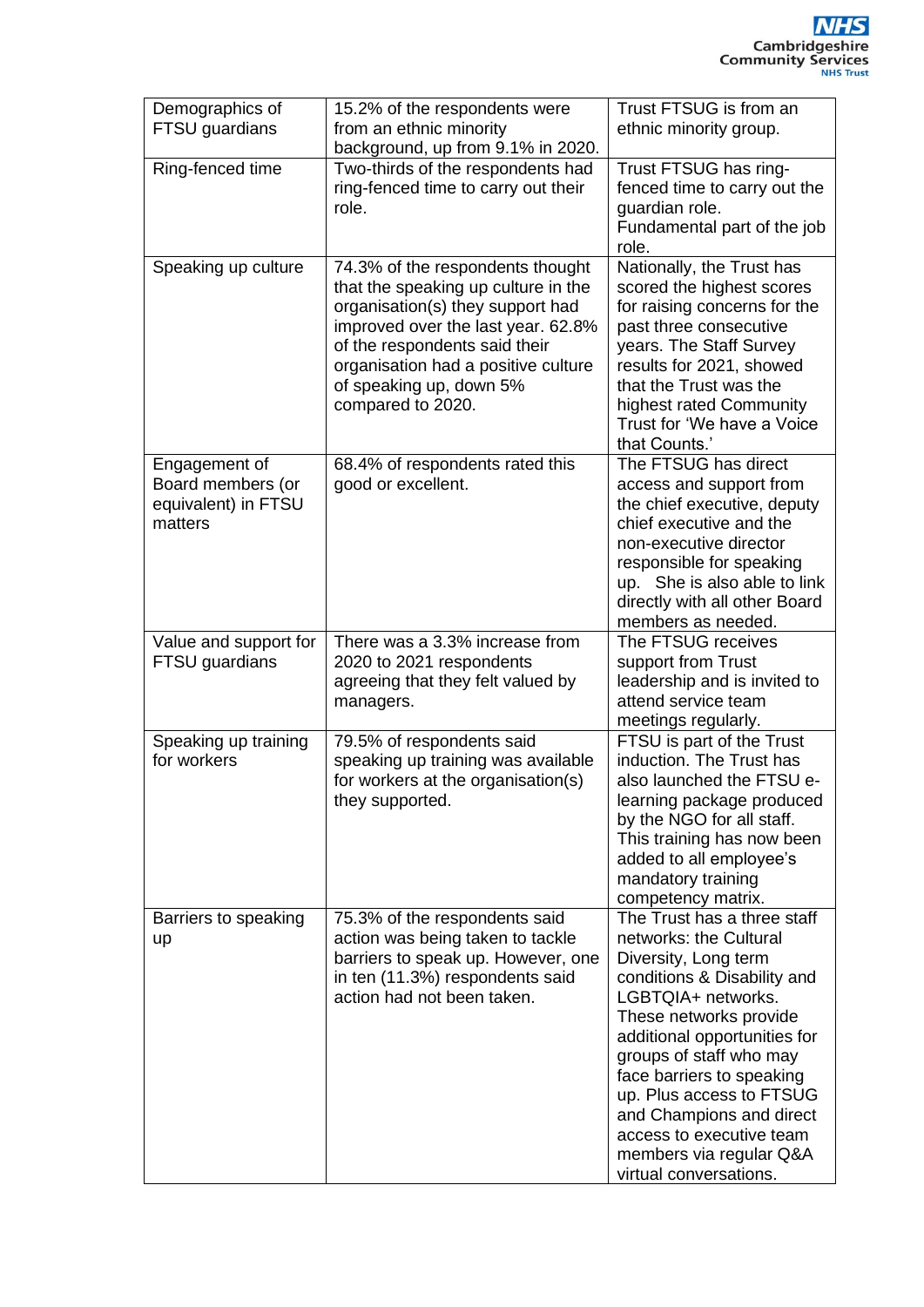| <b>Disadvantageous</b><br>treatment for<br>speaking up | Respondents perceived that fear of<br>retaliation/suffering as a result of<br>speaking up and concerns that<br>nothing will be done were key<br>barriers to speaking up in the<br>organisation(s) they supported,<br>with 69.0% of respondents saying<br>that fear of retaliation/suffering due<br>to speaking up had an impact on<br>speaking up and 58.4% saying the<br>same for the concern that nothing<br>will be done in response to<br>speaking up. | No detriment has been<br>reported during 2021/22. |
|--------------------------------------------------------|------------------------------------------------------------------------------------------------------------------------------------------------------------------------------------------------------------------------------------------------------------------------------------------------------------------------------------------------------------------------------------------------------------------------------------------------------------|---------------------------------------------------|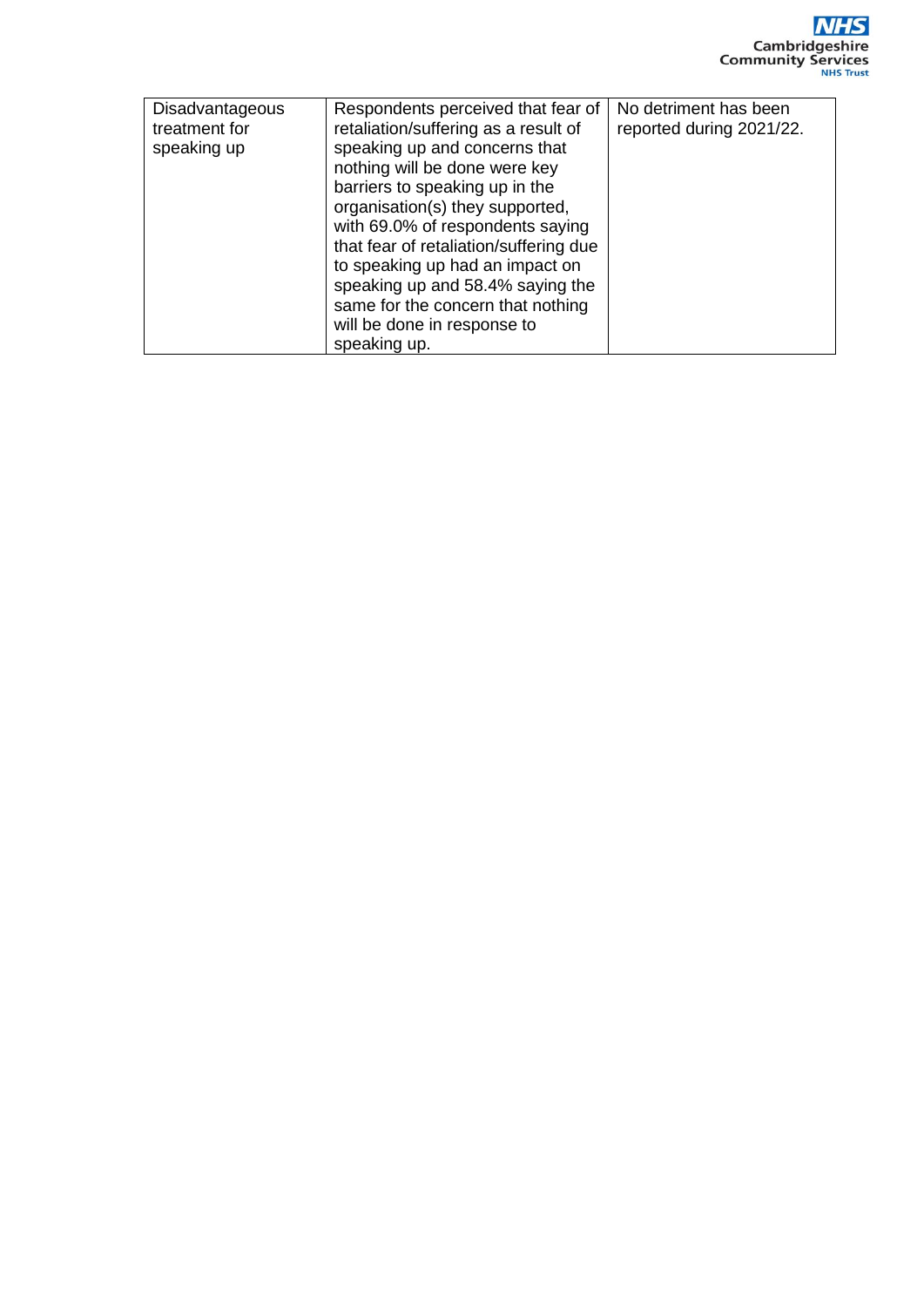## **9. Feedback**

9.1 Feedback is an important part of the speaking up process. Apart from some anonymous concerns where no contact details were provided, all workers who raised concerns during 2021/22 have been provided with feedback on the outcome of the matters they raised. Similarly, feedback has been sought from workers about their speaking up experience. The speech bubbles below show some of the feedback received from staff who raised their concerns during the reporting period:



9.2 The Board can take assurance that the Trust has a safe culture for speaking up and learning is captured from all the concerns raised and feedback received.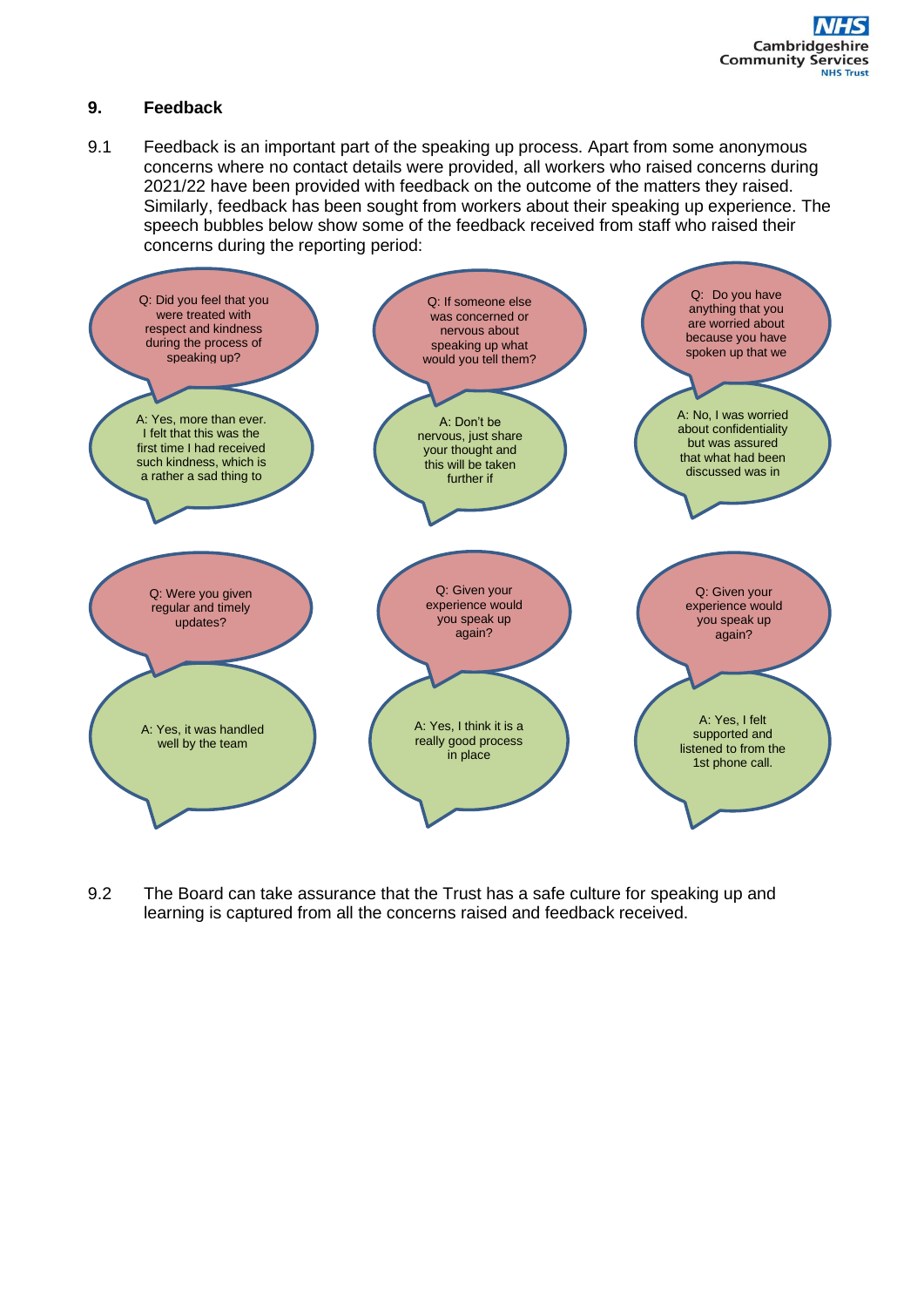## **10. Learning and Improvement**

- 10.1 The Trust is committed to continuing to learn and improve its systems and processes for raising concerns. All concerns raised during the reporting period were responded to on time and learning captured. Examples of learning outcomes include:
	- **FTSU Champions role –** Enhanced visibility of the Champions Trust wide. Service Directors work closely with the FTSU Champions across services.
	- **HR processes** Revision to some policies and procedures to ensure they support our just and learning culture and also remain fit for purpose.
	- **Staff voice –** Encouraging staff to share their lived experience. Staff networks provide a safe place for staff to share their stories.
	- $\circ$  The annual meeting between the FTSU Guardian, Executive Lead and Non-Executive lead
	- o Learning events for FTSU Champions to be held going forward
	- o Working with our local and regional staff side colleagues
	- $\circ$  Seeking feedback from those that raise concerns and those involved in the FTSU systems and processes
	- $\circ$  Supporting our staff networks by encouraging staff to share their lived experience with the Trust
	- o The improvement action plan presented as part of the annual report.
- 10.2 Key messages and awareness are raised to all staff through the intranet, communications cascade, and other internal communications e.g., screensavers.
- 10.3 Externally, the FTSU Guardian and the Trust have benefited from engaging with East of England Regional Network of Guardians and sharing learning.
- 10.4 The following learning points were identified from concerns raised during 2021/22:
	- Ensuring that national guidance on Covid 19 was being followed across Trust services; processes regularly updated, and staff reminded on any changes.
	- Reiteration of key messages to staff re- information relating to PPE, social distancing and ensuring Trust offices and workplaces were compliant with national guidance.
	- Ensuring that emotional and wellbeing support is available to all staff who are involved in speaking up processes.
	- Supporting managers on handling staff pressure and ensure the Trust continues to provide outstanding care to patients and support to staff.